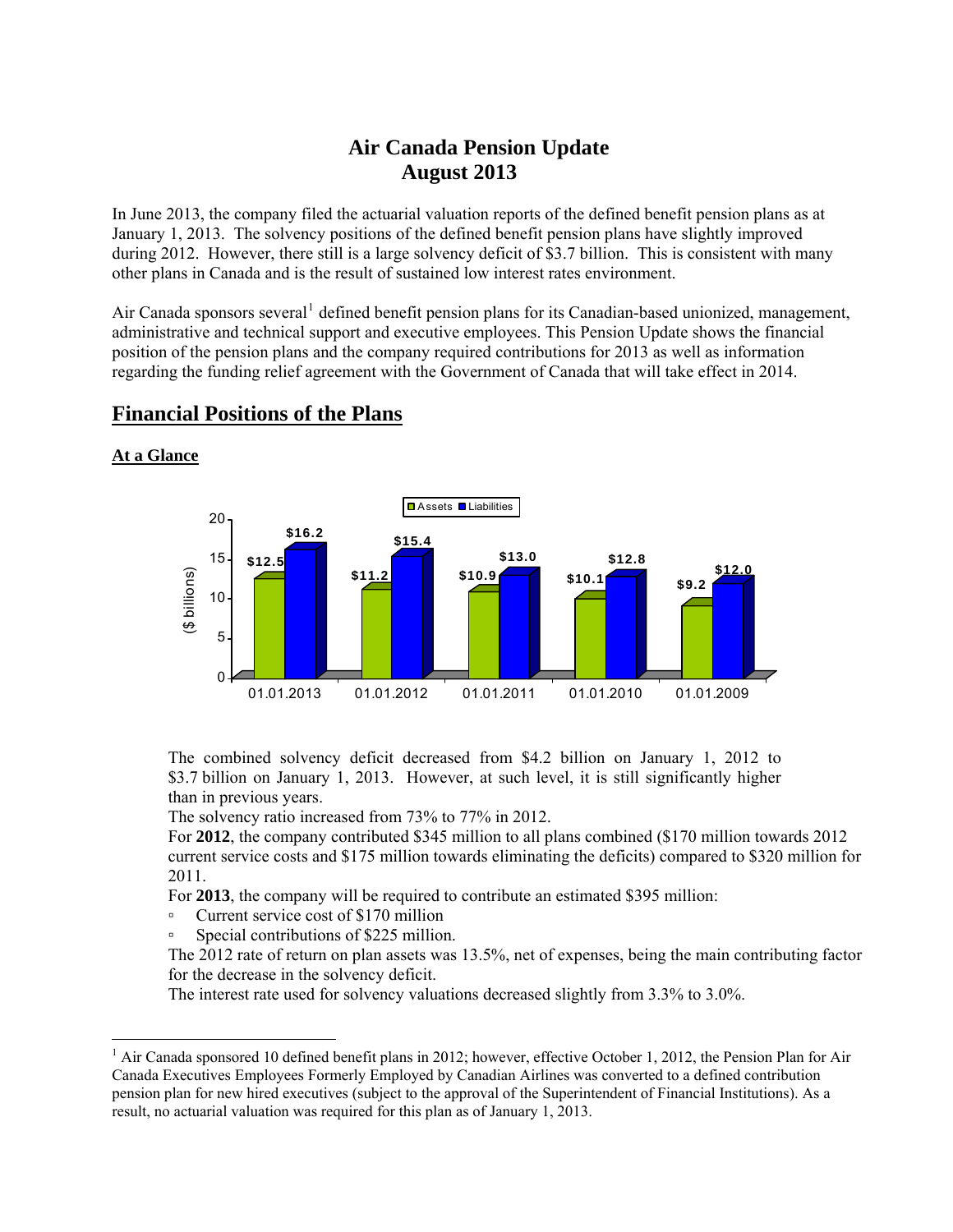## **What Contributed to the Improvement in Solvency Position in 2012?**

The main factors contributing to the improvement in 2012 were the asset performance, with a net rate of return of 13.5%, and the company's special contributions of \$175 million. However, these factors were offset by a further decrease in interest rates. The interest rate used to determine the liabilities went down from 3.3% to 3%. A lower interest rate means higher solvency liabilities because more money needs to be set aside to provide the same level of benefits. Solvency liabilities increased from \$15.4 billion to \$16.2 billion in 2012 representing an increase of some \$800 million. In comparison, the assets increased from \$11.2 billion to \$12.5 billion representing an increase of \$1.3 billion.

The net result, combined with other miscellaneous factors, is a slight improvement with a combined solvency deficit decreasing from \$4.2 billion as of January 1, 2012 to \$3.7 billion one year later.

In light of the results above, one can see that pension plans are affected not only by investment return on assets but also by long-term interest rates. Negative stock market returns decrease pension plan assets while lower interest rates contribute to higher plan solvency liabilities. The reverse is also true, that is, an increase in plan assets or increases in long-term interest rates help reduce solvency deficits. However, the impact of the latter is much bigger. For example:

| Factor                  | Increase ( $\triangle$ )/Decrease ( $\nabla$ ) | Impact on Solvency Deficit       |
|-------------------------|------------------------------------------------|----------------------------------|
| Plan asset              | $\triangle$ of 1%                              | $\sqrt{\ }$ of \$0.1 billion     |
| Long-term interest rate | $\triangle$ of 1%                              | $\triangledown$ of \$2.0 billion |
| Plan asset              | $\blacktriangledown$ of 1%                     | $\triangle$ of \$0.1 billion     |
| Long-term interest rate | $\triangledown$ of 1%                          | $\triangle$ of \$2.3 billion     |

## **Highlights of the January 1, 2013 Valuations**

In June 2013, Air Canada filed its actuarial valuation reports as at January 1, 2013 with the Office of the Superintendent of Financial Institutions (OSFI) and the Canada Revenue Agency (CRA) for all its Canadian defined benefit registered pension plans. These reports show the financial positions of the plans at January 1, 2013 and the company's 2013 required contributions. The final results of the valuations summarized below are in line with previous estimates disclosed in the company's financial reports and other various company communications.

#### **1) Solvency Basis**

The results on a combined solvency basis (assuming the plans are terminated) are summarized as follows:

| (in \$billions)             |              |              |              |              |              |
|-----------------------------|--------------|--------------|--------------|--------------|--------------|
|                             | Jan. 1, 2013 | Jan. 1, 2012 | Jan. 1, 2011 | Jan. 1, 2010 | Jan. 1, 2009 |
| <b>Assets</b>               | \$12.5       | \$11.2       | \$10.9       | \$10.1       | \$9.2        |
| <b>Liabilities</b>          | \$16.2       | \$15.4       | \$13.0       | \$12.8       | \$12.0       |
| Surplus/(Deficit)           | $(\$3.7)$    | $(\$4.2)$    | $(\$2.1)$    | $(\$2.7)$    | (\$2.8)      |
| <b>Solvency ratio</b>       |              |              |              |              |              |
| (assets/liabilities)        | 77%          | 73%          | 83%          | 79%          | 77%          |
| <b>Valuation Interest</b>   |              |              |              |              |              |
| Rate                        | $3.0\%$      | $3.3\%$      | 4.5%         | 4.5%         | 4.85%        |
| <b>Return on assets for</b> |              |              |              |              |              |
| 12-month ending             | 13.5%        | $6.5\%$      | 12.6%        | 12.6%        | $-15.3\%$    |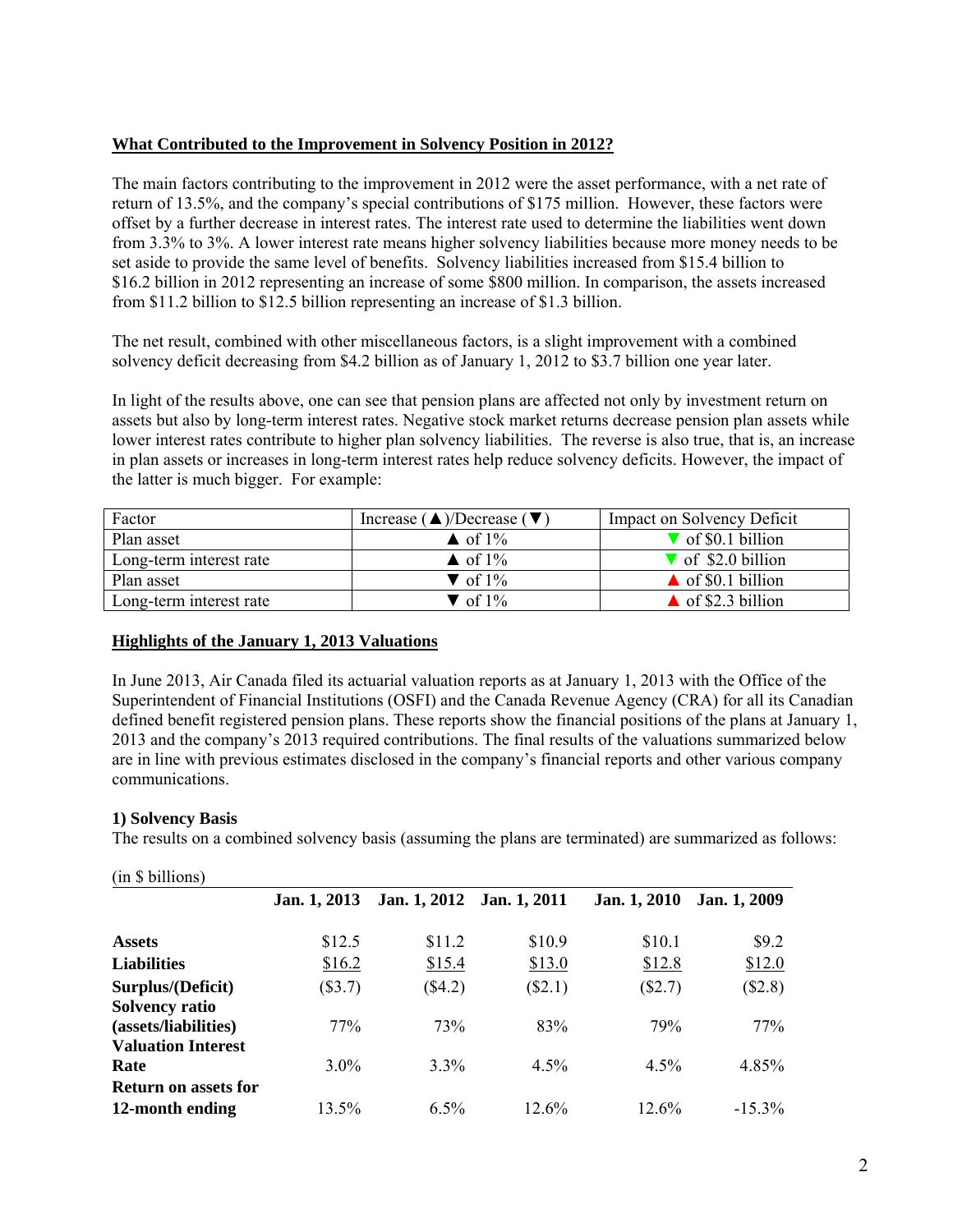In the above table, we indicate the long-term interest rates used for each valuation and the actual rate of return on assets for the 12-month period ending on the valuation date. For the past few years, returns on assets (for example, 13.5 % for the 12 months ending January 1, 2013) have been top quartile among Canadian \$1 billion + pension funds. However, in 2012, this continued top asset performance was offset by a further decrease in the valuation interest rate, which slowed down the decrease in deficits.

A solvency ratio less than 100% (i.e. 77% on a combined basis as of January 1, 2013) means that if the plans were terminated on that date, the assets would not have been sufficient to cover the full value of the benefits promised to plan members.

The solvency ratio was determined for each plan. The following table compares this year's solvency deficits with the prior year's deficits. In addition, the table shows the portion of the 2013 past service contribution of \$225 million allocated to each plan in accordance with the 2009 Air Canada Regulations.

### (in \$ millions)

| <b>Plan</b>            | <b>2013 Past</b><br><b>Service</b><br><b>Contribution</b> | <b>At January 1, 2013</b>       |                                           | At January 1, 2012              |                                           |
|------------------------|-----------------------------------------------------------|---------------------------------|-------------------------------------------|---------------------------------|-------------------------------------------|
|                        |                                                           | <b>Solvency</b><br><b>Ratio</b> | <b>Solvency</b><br><b>Surplus/Deficit</b> | <b>Solvency</b><br><b>Ratio</b> | <b>Solvency</b><br><b>Surplus/Deficit</b> |
| Main                   | \$119.5                                                   | 76%                             | (\$1,989)                                 | 72%                             | $(\$2,246)$                               |
| Pilots                 | \$38.4                                                    | 78%                             | $(\$638)$                                 | 74%                             | $(\$706)$                                 |
| Executives             | \$0.9                                                     | 72%                             | \$16)                                     | 70%                             | \$16)                                     |
| <b>CAIL IAMAW</b>      | \$17.4                                                    | 77%                             | $(\$290)$                                 | 72%                             | $(\$330)$                                 |
| <b>CAIL CUPE</b>       | \$12.5                                                    | 77%                             | $(\$208)$                                 | 72%                             | $(\$234)$                                 |
| <b>CAIL CAW</b>        | \$11.4                                                    | 75%                             | (\$190)                                   | 71%                             | $(\$208)$                                 |
| <b>CAIL CALDA</b>      | \$0.4                                                     | 72%                             | (S7)                                      | 70%                             | (S7)                                      |
| <b>CAIL Pilots</b>     | \$22.0                                                    | 77%                             | $(\$366)$                                 | 73%                             | $(\$404)$                                 |
| <b>CAIL</b> Management | \$2.4                                                     | 89%                             | $(\$40)$                                  | 86%                             | $($ \$49)                                 |
| <b>Total</b>           | \$225                                                     | 77%                             | $(\$3,744)$                               | 73%                             | $(\$4,200)$                               |

## **2) Going-Concern Basis**

The plans are also valued on a going-concern basis (which assumes Air Canada will continue to operate and maintain its pension plans indefinitely). The financial positions of the plans on a going-concern basis have evolved from a deficit of \$939 million as of January 1, 2012 to \$245 million one year later. This is mainly due to Air Canada special contributions of \$175 million and to the good performance of the assets.

In addition, the actuaries have determined that the overall employer current service costs for 2013 will slightly decrease from 11.5% to 11.2% of pensionable earnings. The aging of the population, which would typically cause the current service cost to increase, has been offset by a change in the retirement age assumption for pilots. As a matter of fact, they can now work after the age of 60 further to the elimination of mandatory retirement.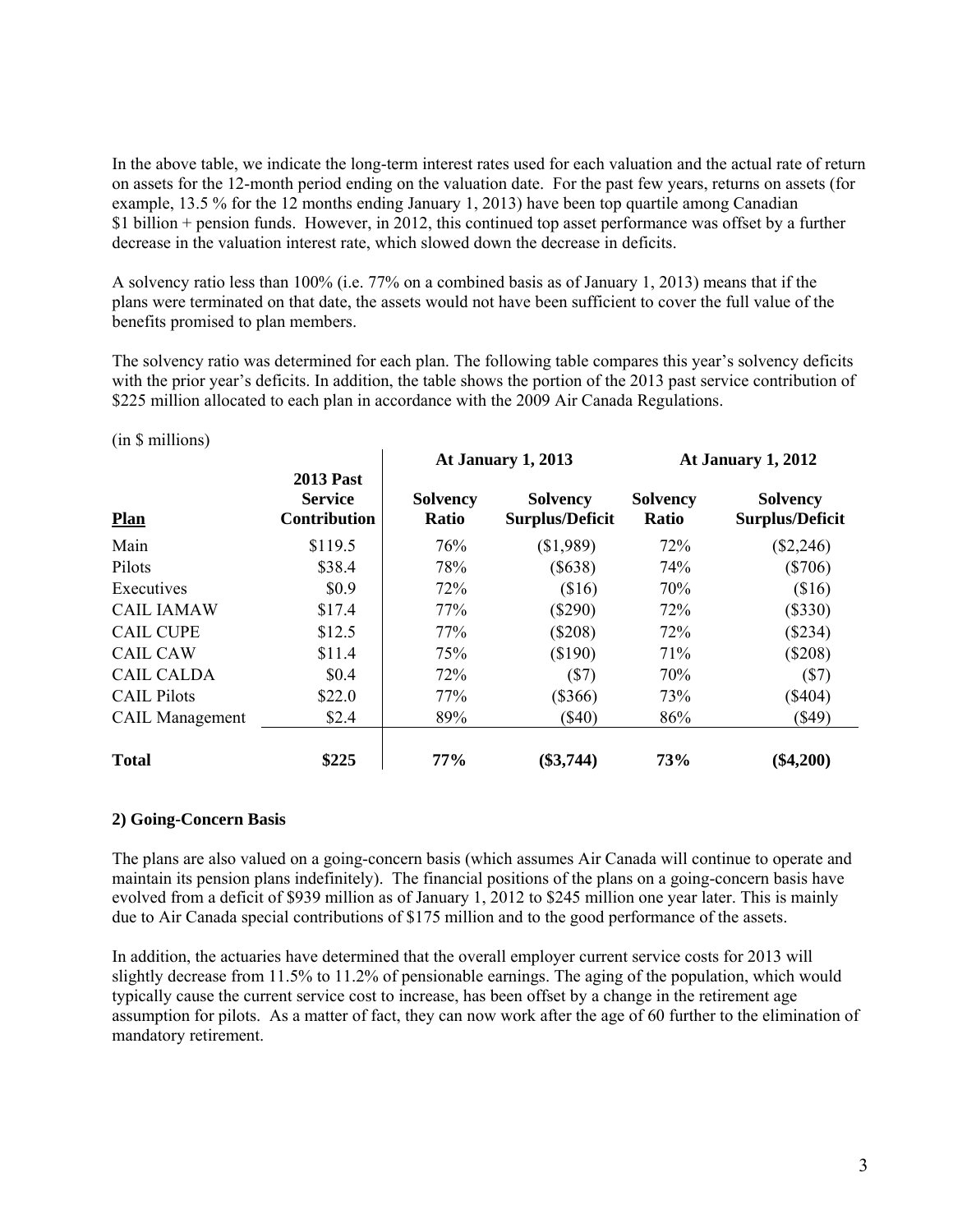# **Required Pension Plan Contributions**

## **Current Applicable Regulations**

The pension contributions required to be made by the company are determined in accordance with the applicable regulations.

Beginning on April 1, 2009, the past service payments have been determined in accordance with the *Air Canada Pension Plan Funding Regulations, 2009* (the "2009 Air Canada Regulations"). In July 2009, following ratification of pension funding agreements by all five Canadian-based unions and the successful conclusion of a consultation process with the retirees and non-unionized employees, the Government of Canada approved the 2009 Air Canada Regulations, effective until the end of 2013, summarized as follows:

> A 21-month "moratorium" on past service contributions for the period from April 1, 2009 until December 31, 2010;

 Past service contributions are fixed to \$150 million, \$175 million and \$225 million per year for 2011, 2012 and 2013, respectively on a combined basis, subject to the maximum past service contributions permitted under the Income Tax Act; those contributions are distributed to each plan on a pro rata to its solvency deficit as at January 1 of the plan year; and

 No plan amendments decreasing the solvency ratio of the plan are permitted unless approved by OSFI while subject to the 2009 Air Canada Regulations.

### **Estimated Contributions for 2013 and Prior Years**

For 2013, in accordance with the 2009 Air Canada Regulations and based on the results of the January 1, 2013 actuarial valuations, Air Canada must contribute approximately \$395 million to all plans combined. The estimated 2013 contributions on a combined basis compared to the actual contributions for years from 2009 to 2012 are as follows:

| (in \$ millions)                                                             |                  |               |             |                 |        |
|------------------------------------------------------------------------------|------------------|---------------|-------------|-----------------|--------|
|                                                                              | <b>Estimated</b> | <b>Actual</b> | Actual      | <b>Actual</b>   | Actual |
|                                                                              | 2013             | 2012          | <u>2011</u> | <b>2010</b>     | 2009   |
| <b>Current service</b>                                                       | \$170            | \$170         | \$170       | \$171           | \$155  |
| <b>Past service</b>                                                          | \$225            | \$175         | \$150       | $9^{(1)}$<br>\$ | \$85   |
| <b>Total</b>                                                                 | \$395            | \$345         | \$320       | \$180           | \$240  |
| <b>Employee</b>                                                              |                  |               |             |                 |        |
| contributions                                                                | \$63             | \$64          | \$69        | \$73            | \$74   |
| $\frac{1}{1}$ In regneet of emendments so to not decrease the solveney ratio |                  |               |             |                 |        |

In respect of amendments so to not decrease the solvency ratio.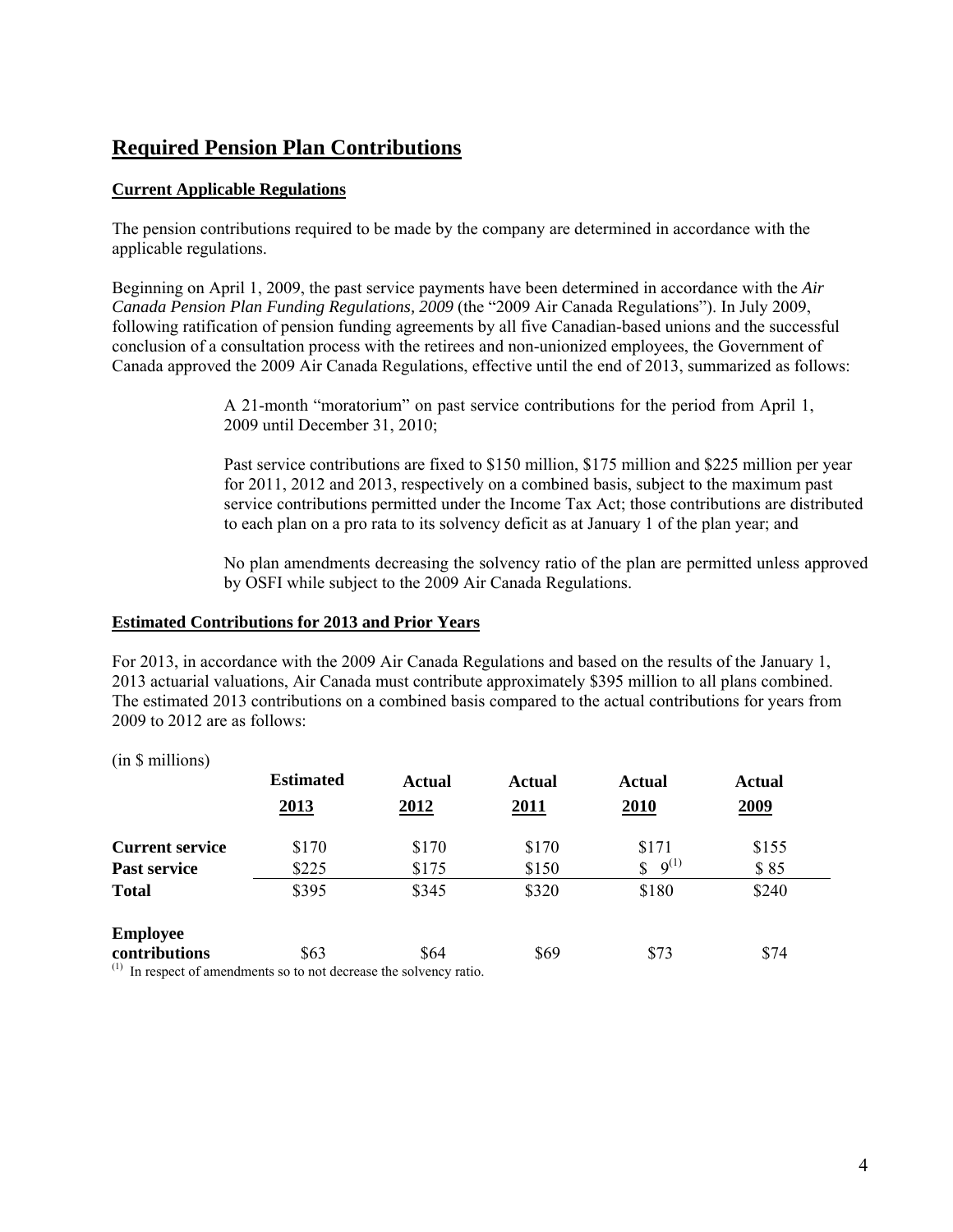## **Required Contributions in 2014 and Beyond**

As of 2014, the 2009 Air Canada Regulations will expire. However, as announced on March 12, 2013, Air Canada and the Government of Canada have agreed to new pension funding arrangements until the end of 2020.

According to the agreement reached with the Government of Canada, the Minister of Finance will propose new regulations under the *Pension Benefits Standards Act* in respect of special payments under Air Canada's defined benefit pension plans applicable to the period between 2014 to 2020 inclusive. The main terms of the agreement can be summarized as follows:

- o Subject to the maximum past service contribution permitted under the *Income Tax Act*, Air Canada will be required to make payments of at least \$150 million annually with an average of \$200 million per year over seven years, to contribute an aggregate minimum of \$1.4 billion in solvency deficit payments, in addition to its current service payments.
- o During the time the regulations are in force, Air Canada will be subject to a series of covenants and undertakings, including a prohibition on dividends and share repurchases, as well as certain limitations on executive compensation arrangements.
- o As requested by the Government of Canada, Air Canada has also agreed to use reasonable efforts, during the negotiations of the next collective agreements with Air Canada's Canadian-based unions, to seek to include in those collective agreements provisions which would have employees contribute 50% of their pension plan normal costs, and has agreed not to implement pension plan benefit improvements without regulatory approval.
- o Air Canada can elect to opt out of the regulations and have special payments in respect of all Air Canada pension plans, collectively, determined in accordance with the normal funding rules.

The new funding arrangements will become effective upon the execution of formal documentation and the subsequent adoption of new regulations under the *Pension Benefits Standards Act*, subject to Governor in Council approval.

Absent the adoption and implementation of the agreement upon expiry of the 2009 Air Canada Regulations, under generally applicable regulations, Air Canada's pension funding obligations would be determined by the application of normal past service contribution rules which would generally require one fifth of any solvency deficit, determined on the basis of an average over the previous three years, to be funded each year in addition to required current service contributions.

## **Long-Term Sustainability and Recent Pension Changes**

Air Canada addressed the long-term sustainability issue as part of the bargaining process with all unions in 2011 and 2012. Collective agreements were finalized with all unions and included changes to the pension plans, both for current employees and new hires. Similar changes have been made for Management and ATS employees as well as for Executives.

The defined benefit pension plans were maintained for current employees, with main changes related to early retirement rules. The changes resulted in a combined reduction in the solvency deficit of approximately \$1.1 billion assuming the changes were to become effective on January 1, 2013. The changes are still subject to the approval by the Superintendent of Financial Institutions.